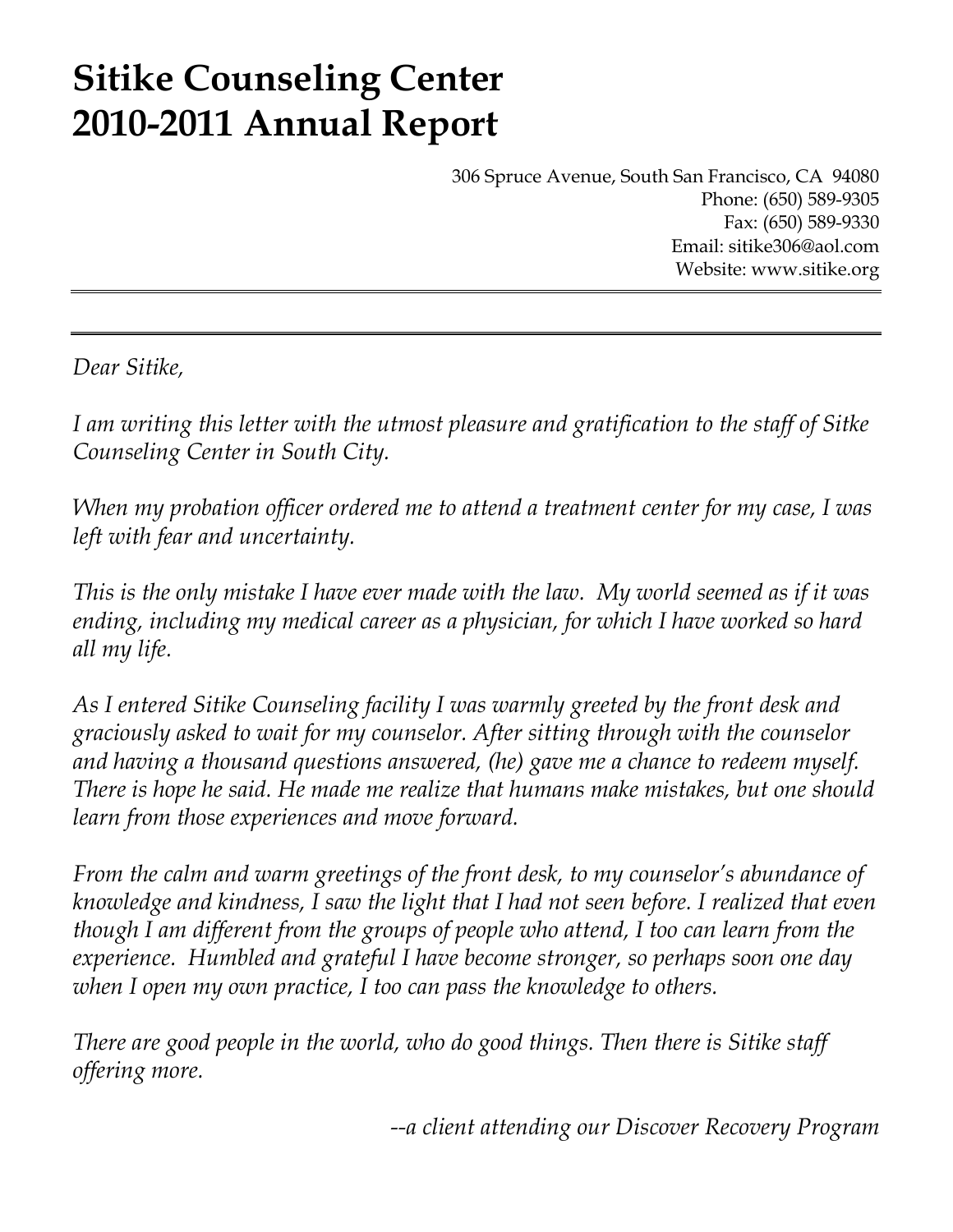| <b>Demographic Summary of All Clients</b> |                                                   |                                         |  |
|-------------------------------------------|---------------------------------------------------|-----------------------------------------|--|
|                                           |                                                   |                                         |  |
| <b>Sex</b>                                | Ethnicity                                         | Residence                               |  |
| Age                                       | Asian & Pacific Islander  19%<br>Euro American34% | Burlingame3%<br>South San Francisco 34% |  |

## *Drugs of Choice*

| Methamphetamine 11%                                                                                                |
|--------------------------------------------------------------------------------------------------------------------|
|                                                                                                                    |
| Heroin $\ldots$ $\ldots$ $\ldots$ $\ldots$ $\ldots$ $\ldots$ $\ldots$ $\ldots$ $\ldots$ $\ldots$ $\ldots$ $\ldots$ |

## *Discover Recovery Program*

The Discover Recovery Program provides ongoing support groups that include education about the physical and psychological social effects of drug use. The goal of the program is to assist clients in staying clean and sober; and to teach them healthy life management skills to support continued recovery and prevent relapse.

Clients assessed ...............................173 Successful completion ....................55%

| <b>Sex</b> | Ethnicity                    | Residence               |
|------------|------------------------------|-------------------------|
|            |                              |                         |
|            | Asian & Pacific Islander 19% |                         |
|            | Euro American30%             |                         |
|            |                              |                         |
| Age        |                              |                         |
|            |                              |                         |
|            |                              | San Francisco10%        |
|            |                              |                         |
|            |                              | South San Francisco 31% |
|            |                              |                         |
|            |                              |                         |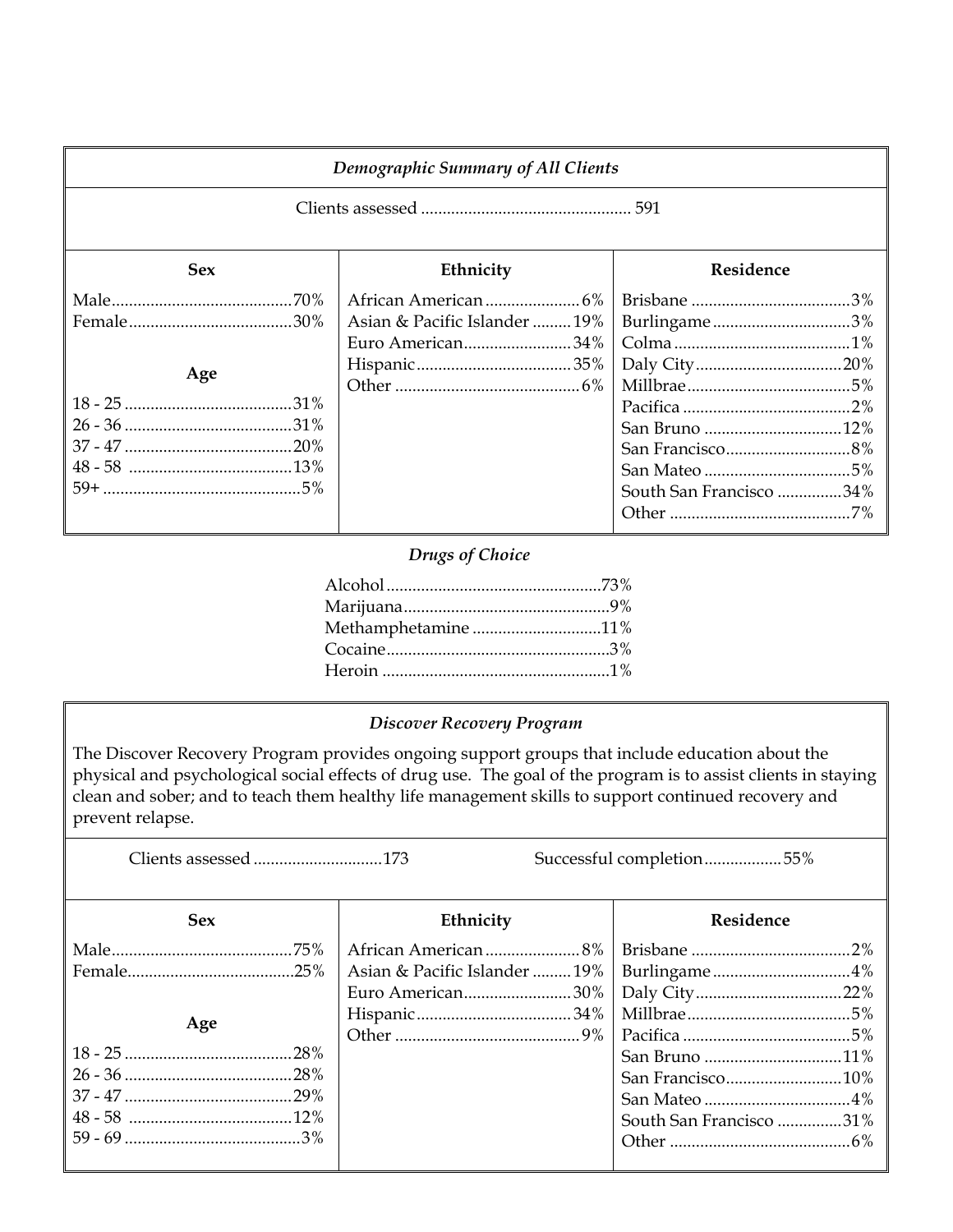## *Women's Day Treatment Program*

The Women's Day Treatment Program provides gender specific and responsive substance abuse counseling for adult women. The goals of the program are to promote understanding of the physical and psychological aspects of drug use, obtain their general education diploma (GED) if needed, teach them about nutrition, parenting, and how to develop healthy life management skills to support continued recovery and prevent relapse.

Clients assessed ................................ 53 Successful completion .................. 76%

### Number of women receiving their GED 2

| <b>Sex</b> | Ethnicity                                   | Residence |
|------------|---------------------------------------------|-----------|
|            |                                             |           |
| Age        | Asian & Pacific Islander 7%   Daly City 13% |           |
|            |                                             |           |
|            |                                             |           |
|            |                                             |           |
|            |                                             |           |
|            |                                             |           |
|            |                                             |           |

## *" We can only have more if we are grateful for what we have"*

## *First Offender Drinking Driver Program*

The First Offender Drinking Driver Program provides education and counseling over the course of 3, 6 or 9 months. The goals of the program are to prevent continued driving while under the influence and to intervene in the progressive development of the disease of addiction.

| Clients admitted 365 |                              |                         |
|----------------------|------------------------------|-------------------------|
| <b>Sex</b>           | Ethnicity                    | Residence               |
|                      | African American 4%          |                         |
|                      | Asian & Pacific Islander 21% |                         |
|                      | Euro American33%             |                         |
|                      |                              |                         |
| Age                  |                              |                         |
|                      |                              |                         |
|                      |                              |                         |
|                      |                              |                         |
|                      |                              | South San Francisco 38% |
|                      |                              |                         |